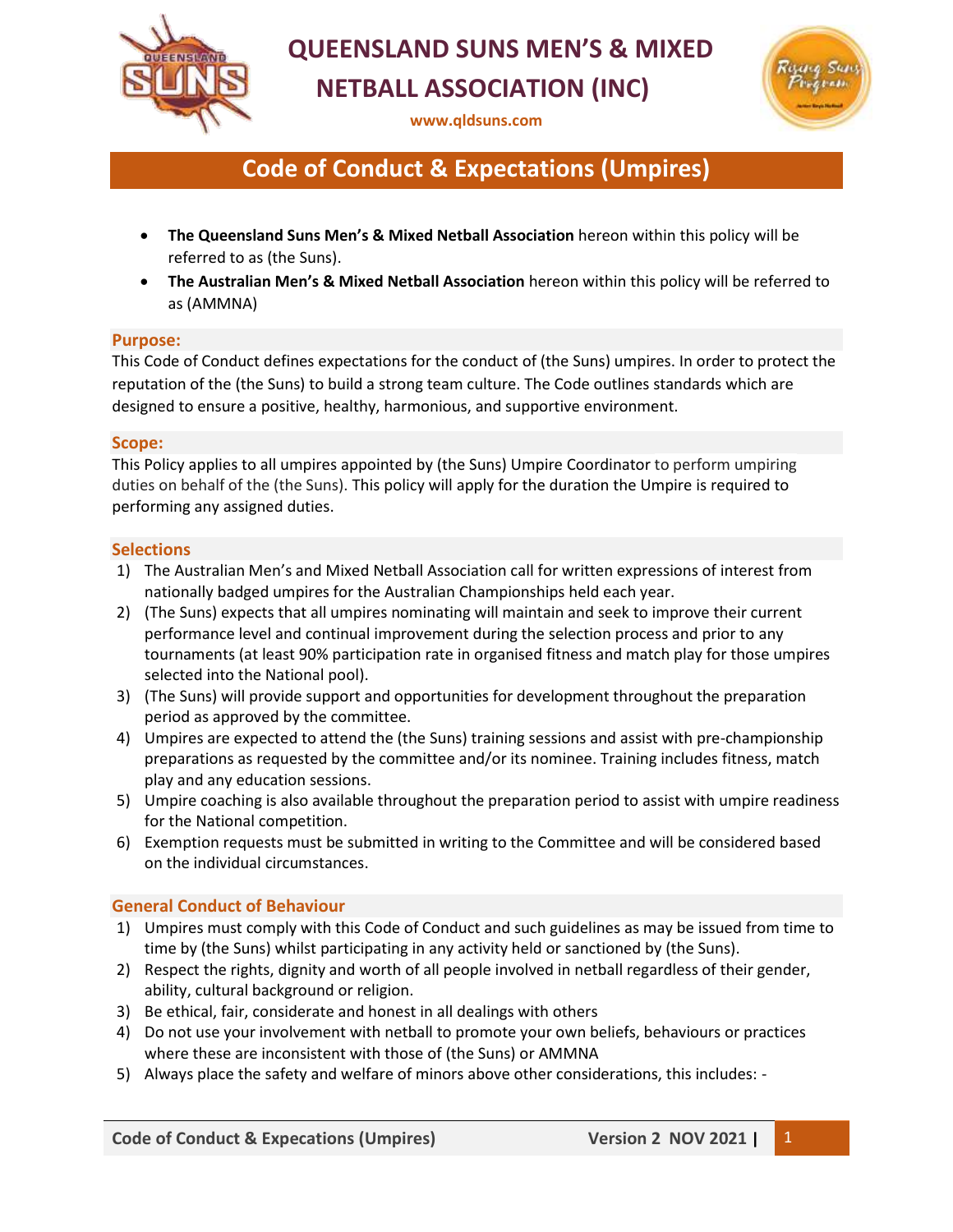

# **QUEENSLAND SUNS MEN'S & MIXED NETBALL ASSOCIATION (INC)**



**[www.qldsuns.com](http://www.qldsuns.com/)**

## **Code of Conduct & Expectations (Umpires)**

- 6) Avoiding unaccompanied and unobserved activities with persons under 18 years of age, whenever possible
	- a. Holding a current and valid Working with Children Check and relevant exemptions. 'No card, no Start.
	- b. Being a positive role model
	- c. Ensuring appropriate words and actions at all times
- 7) Refrain from making public statements without the express permission of the (the Suns).
- 8) Comply with all relevant Australian laws (Federal and State), with particular attention to antidiscrimination, occupational health and safety and child protection laws.
- 9) Be responsible and accountable for your behaviour and conduct including:
	- a. Maintaining a high standard of personal behaviour
	- b. Using appropriate language at all times
	- c. Show concern and caution to others who may be sick or injured
	- d. Avoiding situations which may lead to a conflict of interest or a compromising position
	- e. Be courteous, respectful and open to discussion and interaction at all times.

### **Umpiring**

- 1) All umpires must hold a current Rules of Netball Theory certificate equivalent to the National Badge level held.
- 2) Certificate must be provided prior to the commencement of training sessions if required.
- 3) All umpires must have a copy of the current INF Rules of Netball (2020 edition Rule Book.
- 4) All umpires must adhere to the Rules.
- 5) Have a duty to exercise reasonable care and skill to enforce the rules of the game, to apply them fairly and respectfully to effect control of the game to ensure the safety of the players.
- 6) At all times, endeavour to umpire consistently, independently (an attitude of mind characterised by integrity), respecting and abiding by the rules, which govern the game, in the true spirit of sportsmanship.
- 7) Maintain a complete knowledge and up-to-date interpretation of the official rules of Netball, and be fully conversant with the rules, regulations applicable to the event at which they are officiating. – INF Rule[s https://netball.sport/game/the-rules-of-netball](https://netball.sport/game/the-rules-of-netball)
- 8) It is the umpire's responsibility to ensure their accreditation remains valid and in date. Please refer to the National Umpire Development Framework (2020 edition) under Section 6 Practical Assessment & Updating Point 6.3 Updating - On Court Umpires (Pages 13-14 and 25-27).
	- a. It is also the Umpire's responsibility to ensure their netball learning is kept up to date and current. Please refer to the National Umpire Development Framework (2020 edition)
- 9) Be smartly and appropriately dressed and shall appear on court in clothing that will project an image of health, cleanliness and efficiency.
- 10) Treat all players, coaches, spectators, team officials and other umpires with respect at all times
- 11) Exercise self-control at all times and not commit any action likely to bring (the Suns) or the game into disrepute.
- 12) Not consume alcoholic or other drugs whilst undertaking official duties.
- 13) Not wager on, or coach during, any match or in a tournament at which you are officiating.
- 14) Will not use social media to bring the game into disrepute or make inappropriate comments.
- 15) You must be open to coaching and constructive feedback.

**Code of Conduct & Expecations (Umpires) Version 2 NOV 2021 |** 2